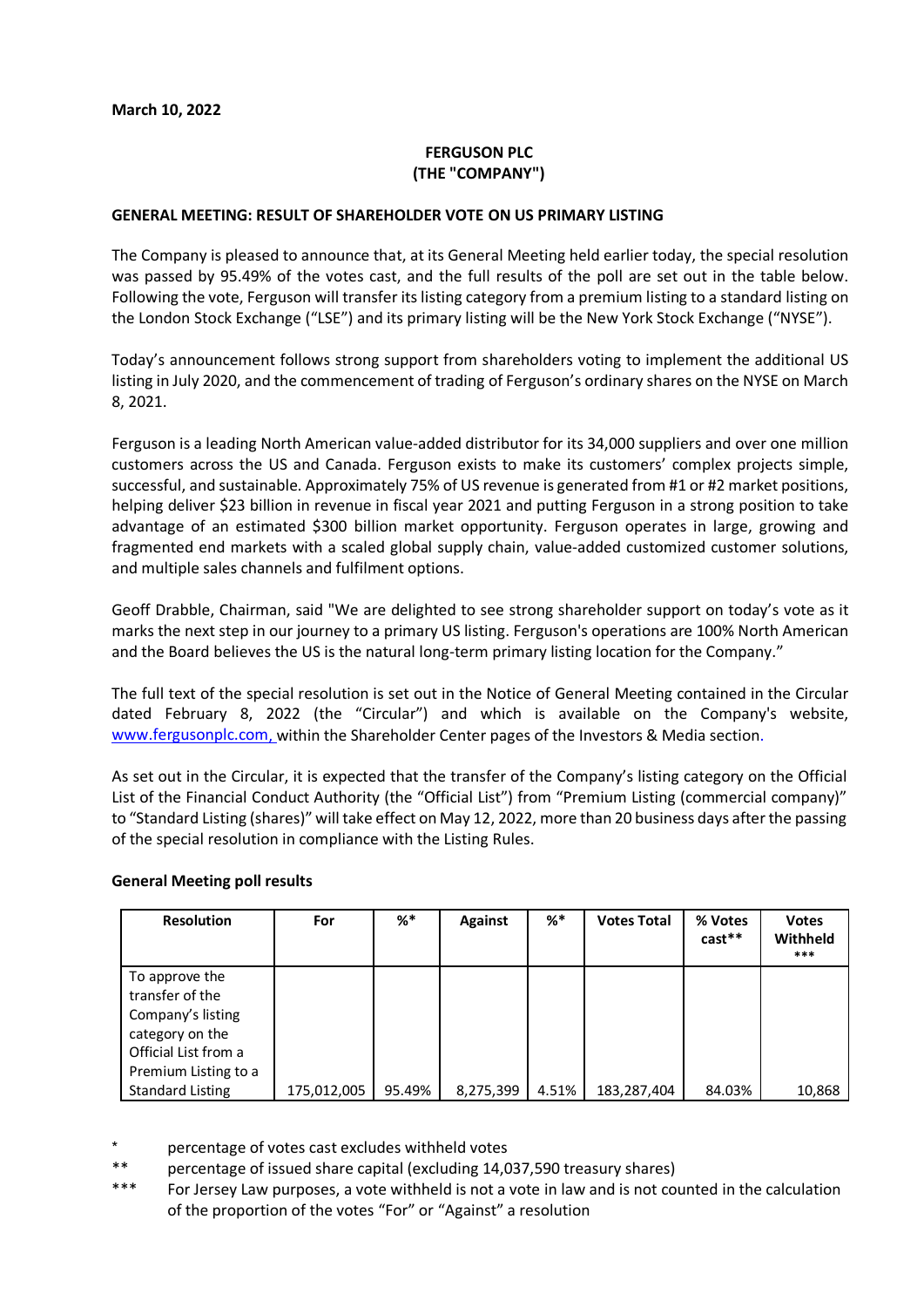As of March 8, 2022 the Company:

- (i) had 232,171,182 issued ordinary shares of 10 pence, each ordinary share having one vote;
- (ii) held 14,037,590 ordinary shares in treasury. The voting rights of treasury shares are automatically suspended; and
- (iii)accordingly, had total voting rights of 218,133,592.

## **Second quarter and half year results**

As per the announcement dated March 1, 2022, Ferguson will issue its second quarter and half year 2022 results on March 15, 2022. A call with Kevin Murphy, Group Chief Executive and Bill Brundage, Group Chief Financial Officer, will commence later that day at 11:00 AM GMT / 7:00 AM ET.

### **Enquiries:**

| For further information please contact            |         |                      |
|---------------------------------------------------|---------|----------------------|
| Ferguson plc                                      |         |                      |
| Brian Lantz, Vice President IR and Communications | Mobile: | +1 224 285 2410      |
| Pete Kennedy, Director of Investor Relations      | Mobile: | +1 757 603 0111      |
| Graham Middlemiss, Group Company Secretary        | Tel:    | +44 (0) 118 927 3800 |
| <b>Media Enquiries</b>                            |         |                      |
| Mike Ward, Head of Corporate Communications       | Mobile: | +44 (0) 7894 417060  |
| Nina Coad, David Litterick (Brunswick)            | Tel:    | +44 (0) 20 7404 5959 |
| Jonathan Doorley (Brunswick)                      | Tel:    | +1 917 459 0419      |

# **Notes to editors**

### **Listing changes**

Ferguson's operations are now 100% focused on North America and the Board believes the US is the natural long-term listing location for the Company. As previously announced, after extensive shareholder consultation, the Company set out a two-step process to achieve an orderly and equitable path to achieving this aim. The first step has been achieved, with the additional US listing of ordinary shares becoming effective on the New York Stock Exchange on March 8, 2021, having been supported by over 99% of shareholders voting. In line with the timeline previously set out, today shareholders passed the special resolution by the requisite majority of not less than 75% of votes cast by which Ferguson will transfer its listing category from a premium listing to a standard listing on the LSE, which is expected to take effect on May 12, 2022. Thereafter, the Company's primary listing will be the NYSE. Further details are available in the Circular on the Company's website here: [https://www.fergusonplc.com/en/investors-and](https://www.fergusonplc.com/en/investors-and-media/shareholder-center/agm.html)[media/shareholder-center/agm.html.](https://www.fergusonplc.com/en/investors-and-media/shareholder-center/agm.html)

## **About Ferguson plc**

Ferguson is a \$23B leading North American value-added distributor providing expertise, solutions, and products from infrastructure, plumbing and appliances to HVAC, fire, fabrication and more. We exist to make our customers' complex projects simple, successful and sustainable. Ferguson plc is listed on the New York Stock Exchange (NYSE: FERG) and the London Stock Exchange (LSE: FERG). For more information, please visit www.fergusonplc.com or follow us on LinkedIn [https://www.linkedin.com/company/ferguson](https://www.linkedin.com/company/ferguson-enterprises/)[enterprises.](https://www.linkedin.com/company/ferguson-enterprises/)